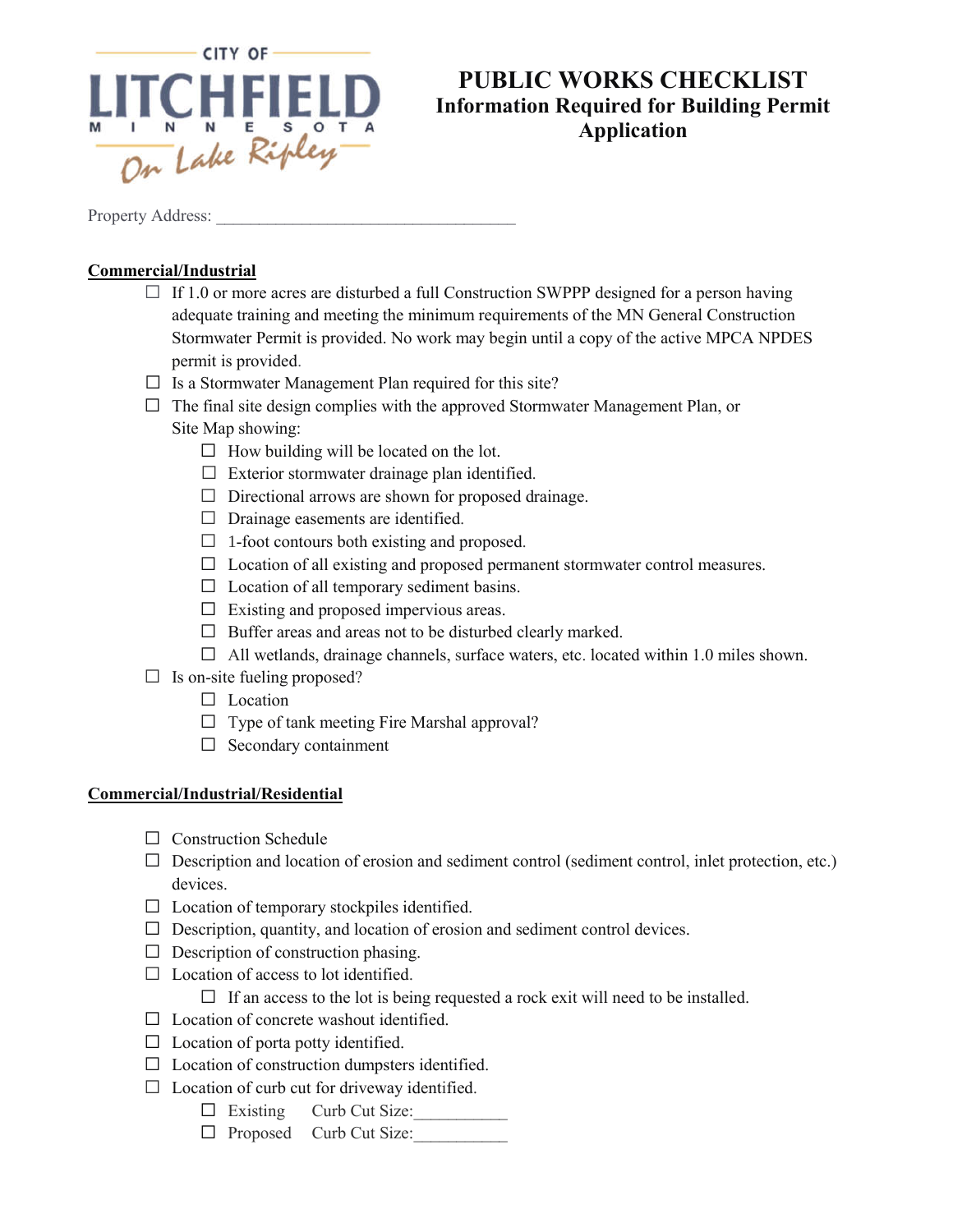## **(IF THIS INFORMATION IS NOT PROVIDED THE PERMIT APPLICATION WILL BE CONSIDERED INCOMPLETE AND WILL BE RETURNED)**

| <b>CONTRACTOR</b>  | <b>OWNER</b>  |
|--------------------|---------------|
| Signature:         | Printed Name: |
|                    |               |
| Mailing Address:   | Phone Number: |
|                    |               |
| City/State/Zip:    | Email:        |
|                    |               |
| <b>REVIEWED BY</b> |               |
| Signature:         | Printed Name: |
|                    |               |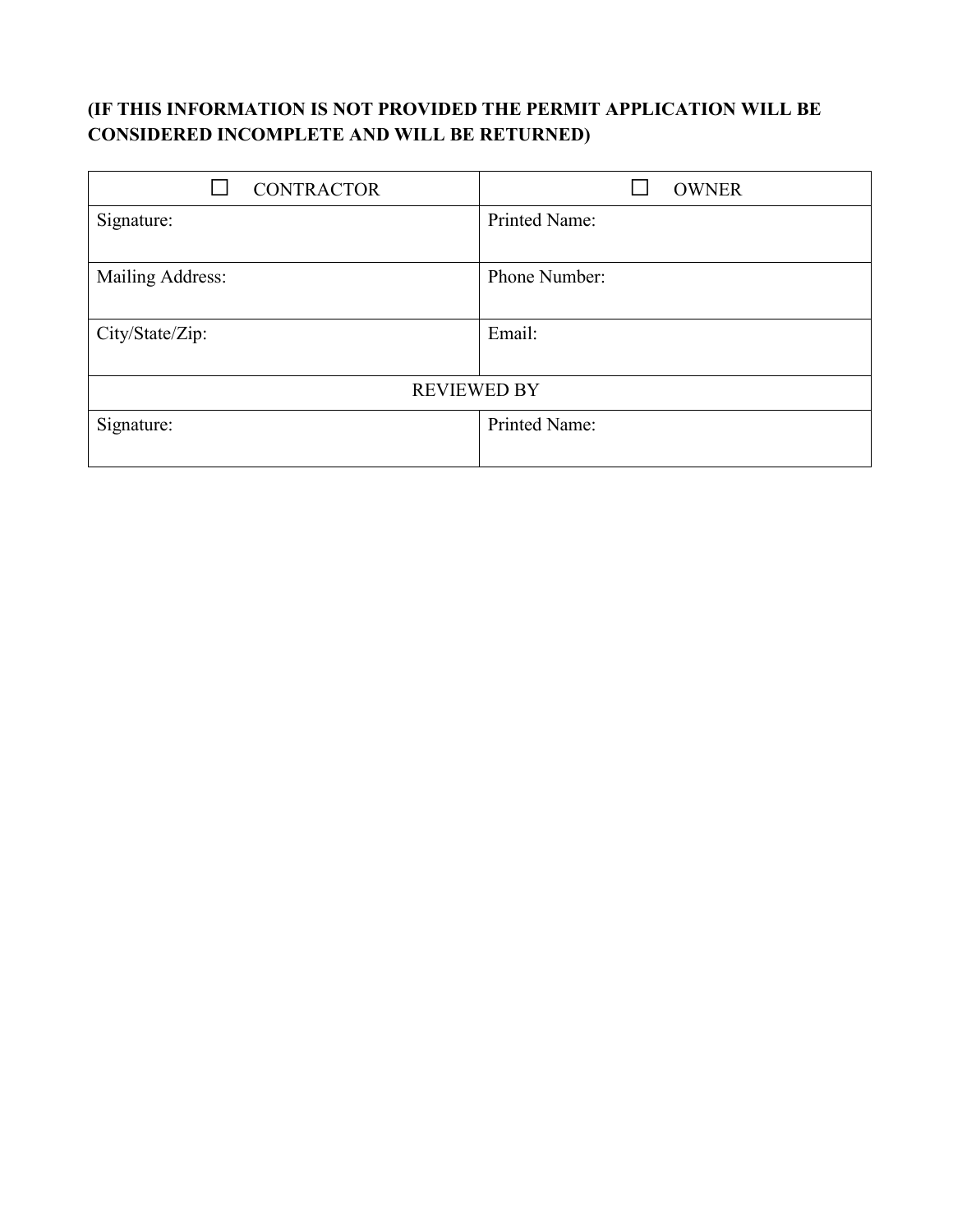

**AS PART OF YOUR BUILDING PERMIT REQUIREMENTS YOU ARE RESPONSIBLE FOR EROSION CONTROL OF THIS PROPERTY.** 

## **AT A MINIMUM, YOU MUST HAVE:**

- **1. SEDIMENT CONTROL DEVICES PROPERLY INSTALLED & MAINTAINED.**
- **2. CONSTRUCTION EXIT ADEQUATELY SIZED AND DESIGNED TO KEEP TRACKING OFF PAVED STREETS.**
- **3. PROTECTION AT CATCH BASINS & PIPE INLETS OF A TYPE APPROVED BY THE CITY.**
- **4. PREVENT EROSION AND CONTROL SEDIMENT.**
- **5. INTERIM SEED & MULCH ON ALL EXPOSED SOILS WITHIN 7 DAYS OF ACTIVE SOIL DISTURBANCE ENDING.**
- **6. STREET SWEEPING COMPLETED AT THE END OF EACH BUSINESS DAY.**

Building inspectors will not perform inspections or issue the certificate of occupancy if erosion controls are not in compliance with city requirements. Any costs incurred by the City in excess of the property's security shall be assessed to the property.

The City will check the property weekly for erosion control compliance. Properties that are out of compliance are subject to the City's Enforcement Response Procedures (ERP). The ERP is available on the City's website. Paper copies may be obtained from the City Environmental Services Office or the Building Department.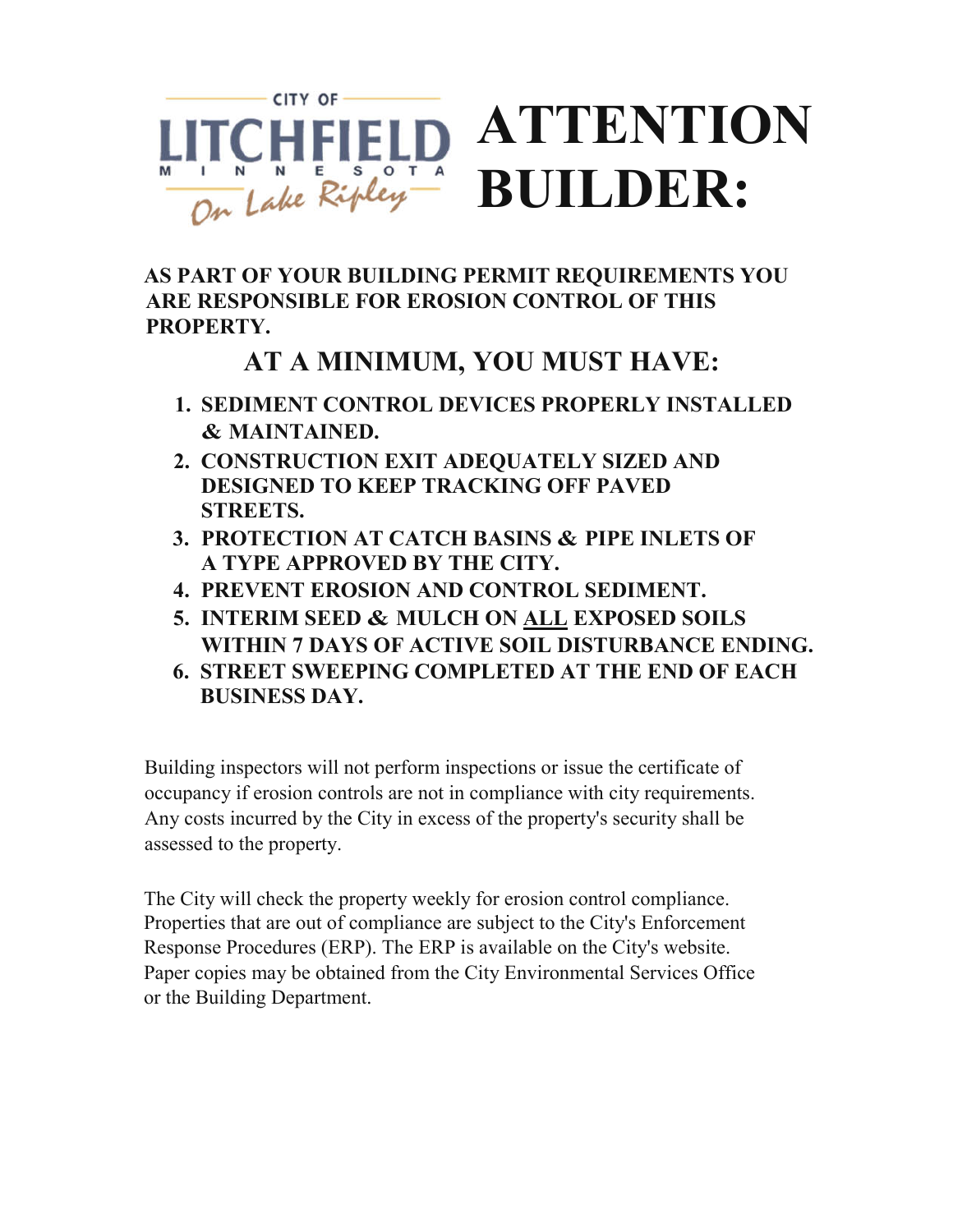# **Residential lot requirement reminders!**

- 1. **Weekly Erosion and Sediment Control Inspections** will be conducted by the permit holder. It is the contractor's responsibility to make sure all erosion and sediment controls are in place and in compliance. The contractor is responsible for inspecting their own job site as indicated in the original Stormwater Pollution Prevention Plan for that subdivision. If you do not have a copy of the SWPPP you can get one from the subdivision developer. Inspections are completed weekly and within 24 hours after every ½" of rainfall. Please have a mailbox with a rain gauge installed on site so the inspectors can review your inspections. These reviews will be done randomly.
- 2. **Dust Control-** When saw cutting existing curb to install the driveway the contractor must use water to control the dust and appropriate Best Management Practice (BMP) to protect the downstream catch basin. When the slurry is dry the contractor is responsible for sweeping up the dry power and disposing of it properly.
- 3. **Call Ahead -** When installing the curb cut please call the stormwater utility to set up an inspection of your BMPs prior to work being done. Remember when existing bituminous street pavement is in place, the contractor needs to remove existing pavement a minimum of 6" and pour the new concrete curb. Place bituminous patch to match existing pavement section.
- 4. **Damage in Right-of-Way -** If owner/contractor is using the right-of-way and damage occurs to the sidewalk, curbing or turf the owner/contractor is responsible for replacement. A certificate of occupancy will not be issued until repairs have been made.
- 5. **Storage in Right-of-Way** is not permitted without prior authorization.
- 6. **Portable toilets** are not allowed in the right-of-way. Portable toilets shall have secondary containment and secured to prevent tipping.
- 7. **Dumpsters** are allowed on the street and in the right-of-way when an obstruction permit is obtained. If owner/contractor does not want to obtain a permit please place the dumpster on private property. Dumpsters shall be in good condition. The property owner shall be responsible for any damage to the public right-of-way from the dumpster, its placement, or its removal.
- 8. **Adjacent Vacant Lots** to construction property are not intended for construction purposes. If permission is granted from the owner, a separate security deposit for each disturbed lot will be required. If the area disturbed is not corrected to city standards the security deposit will be used to restore the area.
- 9. **Winter –** If the construction site is not stabilized prior to winter, the permit holder is responsible to provide temporary stabilization for the winter months. Appropriate Erosion and Sediment control will need to be installed and maintained until final stabilization.
- 10. **Turf Establishment -** Please review the Turf Establishment requirements for occupancy.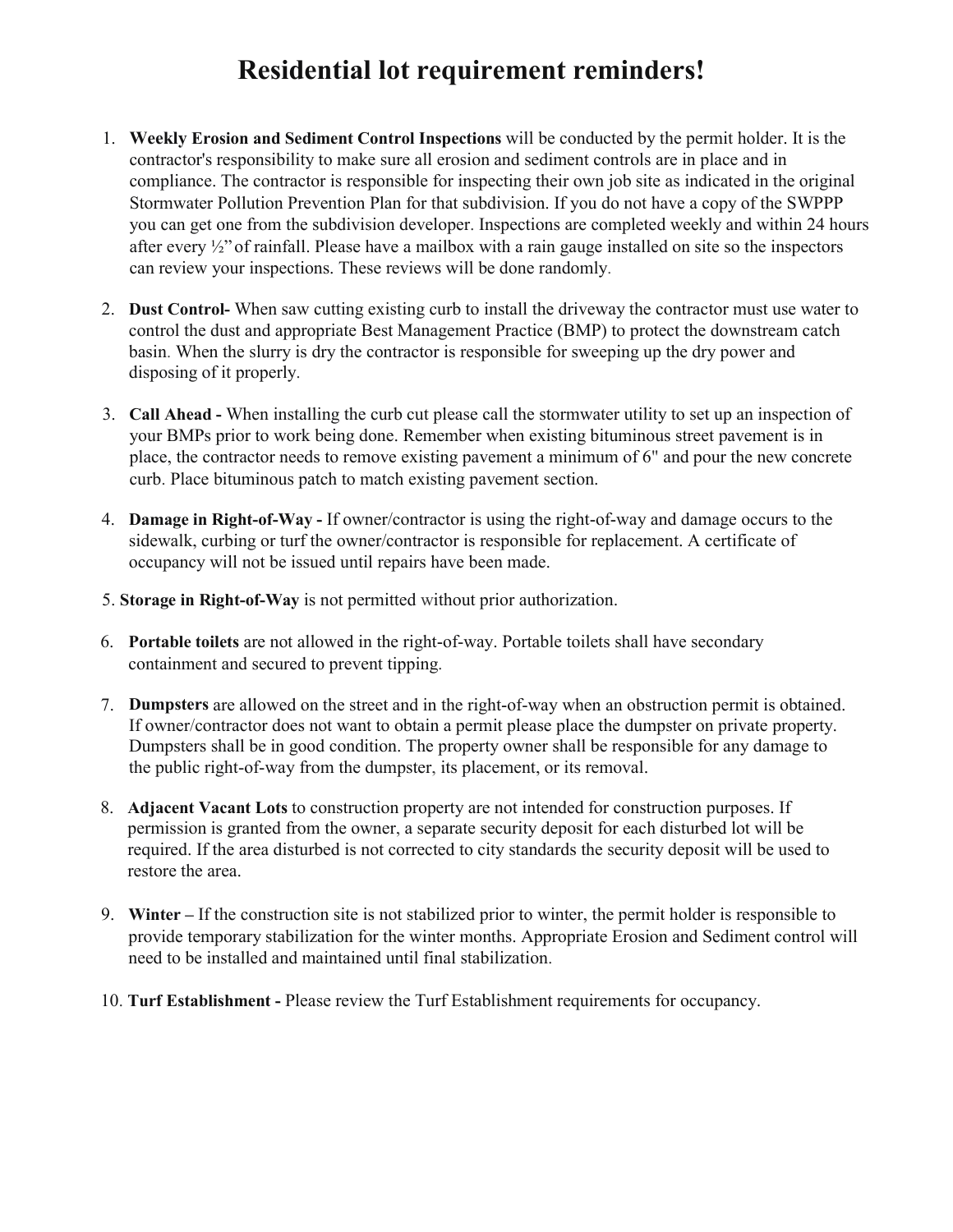# **"STORM WATCH"**

## STORMWATER POLLUTION PREVENTION AND BEST MANAGEMENT PRACTICES

(BMP'S)

Since the passage of the Clean Water Act in 1972, the quality of our Nation's waters has improved dramatically. However, despite the progress, degraded water bodies such as streams, rivers and lakes still exist with the leading source attributed to polluted stormwater runoff.

Stormwater pollution prevention measures, also known as Best Management Practices or "BMP's" are required to ensure that run-off is not polluted by chemicals/oils, wash water, dumping and sewage wastes. This fact sheet is designed to help contractors understand and implement proper work practices that protect water quality by preventing illegal discharges of waste.

### **Here is how YOU can protect water quality:**

#### **BMP #1: Good Housekeeping**

- Keep your construction site neat and orderly do not let scrap or waste accumulate
- Keep unused containers closed tightly
- Use a drip pan temporarily clean up drips and spills immediately

### **BMP #2: Outdoor Materials Storage**

- Store materials out of rainfall keep lids on all containers and label them correctly
- Avoid loading/unloading during poor weather or load/unload under a roof

### **BMP #3: Spill Response**

- NEVER hose or wash down a spill into the street, ditch or storm drain
- Use a "dry" clean-up such as an absorbent before sweeping
- Protect storm drains place an absorbent log or pad to create a blockage between the spill and the storm drain
- Dispose of clean-up wastes properly ensure hazardous wastes go in proper containers

### **BMP #4: Vehicle & Equipment Fueling and Repair**

- Stay with vehicles while fueling avoid overfilling or "topping off'
- Move leaking vehicles and equipment indoors
- Use a drip pan to catch temporary leaks until they can be fixed

### **BMP #5: Outdoor Manufacturing and Maintenance**

- Use a drop cloth or try to catch dust and scraps
- Clean-up scrap, drips and residues by sweeping after each shift

#### **BMP #6: Waste Management**

- NEVER use storm drains/ditches for waste disposal avoid and report illegal dumping
- Close the lid or place a cover on all waste containers

**MN Statute 115.061 requires the responsible person to recover as rapidly and as thoroughly as possible any substance or material that is spilled or discharged. Discharge that enters a water of the state must be reported to the State Duty Officer. The City Stormwater System is considered by MN Law to be a water of the state.** 

**Always wash equipment and tools where wash water goes to the sanitary sewer or is captured for future treatment.** 



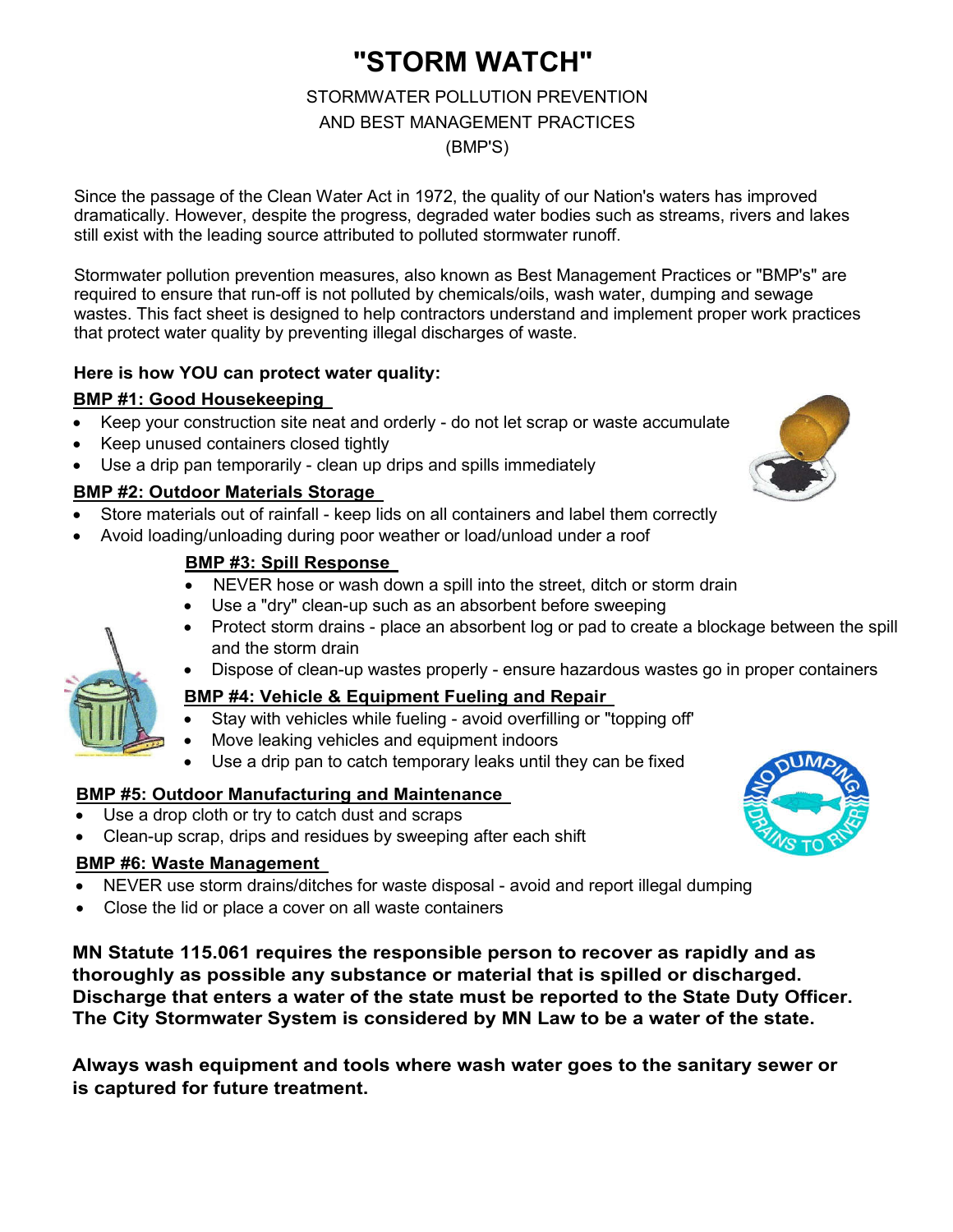

In order to ensure that turf is installed and established on building sites in a timely manner to prevent erosion, the City of Litchfield has required the following procedures for the establishment of turf:

- 1. Interior lots shall be sodded/seeded and hydro mulched from the roadside edge or the unpaved right-of-way to the back corners of the furthest-most building.
- 2. Corner lots with two sides of the lot adjacent to the street; in the "front yard", sod/seed and hydro mulch shall be installed from the roadside edge or the unpaved right-of-way in the front of the building to the back corners of the furthest-most building. Sod/seed and hydro mulch shall also be installed on the street side-yard within the boulevard commencing at the back corner of the further-most building to the rear lot line.
- 3. All areas that required sediment control during construction and along any portions of the lot that adjoin drainage easements shall be sodded except where alternative rapid stabilization is authorized by the City.
- 4. Any remaining disturbed areas not mentioned above shall be seeded or sodded.
- 5. Sediment control must be maintained throughout the construction period until new vegetation is established.
- 6. Turf slopes in excess of 3:1 are prohibited.
- 7. The builder/homeowner is required to install sod/seed and hydro mulch in the minimum required areas within sixty (60) days after temporary occupancy. It is the responsibility of the owner to establish turf in all areas outside the minimum required. Establishment of sod means a thirty (30) day growth period after sod has been installed.
- 8. If occupancy has been granted between October  $31<sup>st</sup>$  and April  $15<sup>th</sup>$  the homeowner will then be given 60 days following April 15<sup>th</sup> to install sod/seed and hydro mulch in the minimum required areas. It is the responsibility of the owner to establish turf in all other areas. Establishment for sod means a thirty (30) day growth period after sod has been installed.
- 9. The City will collect a surety for turf establishment before any building permit is issued. The surety will be returned when the turf requirements have been approved. If these requirements are not met, the surety will be used to either complete the grading of the lot consistent with the grading plan and/or complete the installation and establishment of the sod or seed.
- 10. A 6" minimum separation from sod/landscaping to the bottom of siding is required.